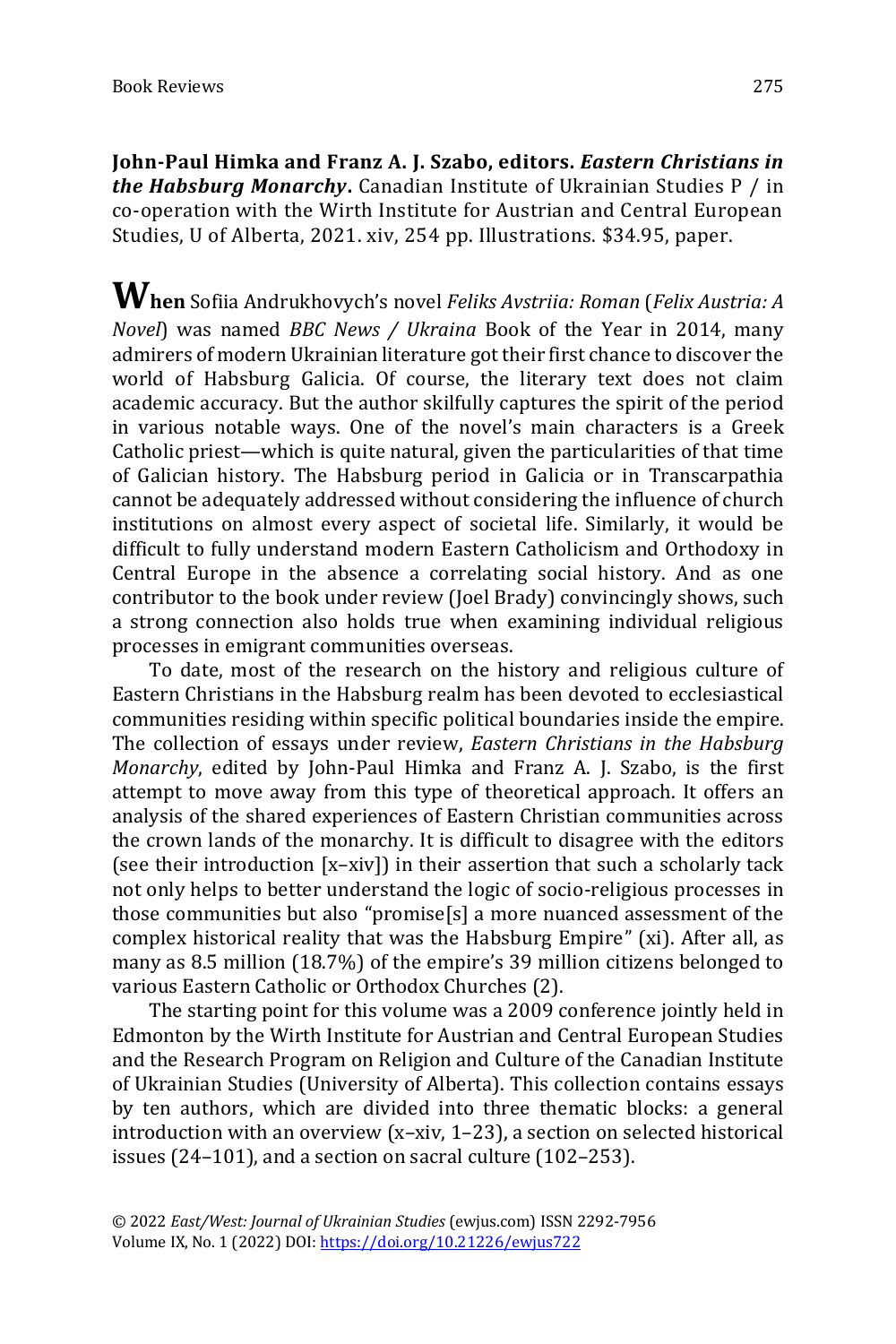The book's opening essay, "Eastern Christians in the Habsburg Monarchy, 1526–1918" (1–23), by Paul Robert Magocsi, offers a dense presentation of the history of Eastern Catholic and Orthodox dioceses and metropolitan provinces in the territories incorporated by the Habsburgs at different points in time. Magocsi's balanced broad panorama depicts the diversity of Eastern Christianity under the sceptre of the Habsburgs; the author also describes the varying historical trajectories of those ecclesiastical communities. Furthermore, Magocsi notes that although the empire's Eastern Christians remained an uninfluential minority throughout history, they did, in fact, leave their mark—primarily on city landscapes and on sacral art.

The third section of the collection (102–253) is devoted precisely to this aspect of the religious life of Eastern Christians in the Habsburg Monarchy. It begins with Bernadett Puskás's essay "The Art of the Greek Catholic Eparchy of Mukachevo: Sacral Painting of the Eighteenth Century" (102–36). Here, Puskás explores trends and changes in the religious art of the Mukachevo eparchy. Prior to the eighteenth century, the environment was more aesthetically conservative, but in fresh conditions, a new, baroque style of icon painting and religiosity was gradually adopted—owing largely to the influence of workshops and painters from Galicia. Contributor Olesya Semchyshyn-Huzner centres on the development of sacral art in Galicia during the period from the end of the nineteenth century to the beginning of the twentieth century (see 206–38). She bases her study on the life and oeuvre of Modest Sosenko (1875–1920), examining how Sosenko's training in Western European schools along with a creative rethinking of his own (ancient) tradition, including that of Kyivan Rus', contributed to the emergence of a new direction of sacral art in Galicia—neo-Byzantinism. Andriy Zayarnyuk's essay "Facing East: References to Eastern Christianity in Lviv's Representational Public Space ca. 1900" (170–205) surveys the development of sacred architecture of the Greek Catholic Church during the late Habsburg period. In the first part of the essay, Zayarnyuk describes the search by Ukrainian architects for appropriate architectural solutions reflecting national character—to give Lviv's public spaces and cityscape more "Ukrainian elements." In the latter half of the essay, the author points out how the sacred architecture of the Greek Catholic Church that incorporated Eastern and local features played an essential role in defining the urban space. Two other essays in this section also deal with the subject of sacral art produced in Galicia. Roksolana Kosiv looks at the characteristic attributes of sacral and heraldic symbols and images on Ukrainian banners of the eighteenth and nineteenth centuries (137–69), while Natalia Dmytryshyn delves into the phenomenon of sacral needlework in Eastern Galicia during the late nineteenth and early twentieth centuries (239–53). All of the essays in this section are accompanied by rich illustrative material, which adds to the value of the whole volume.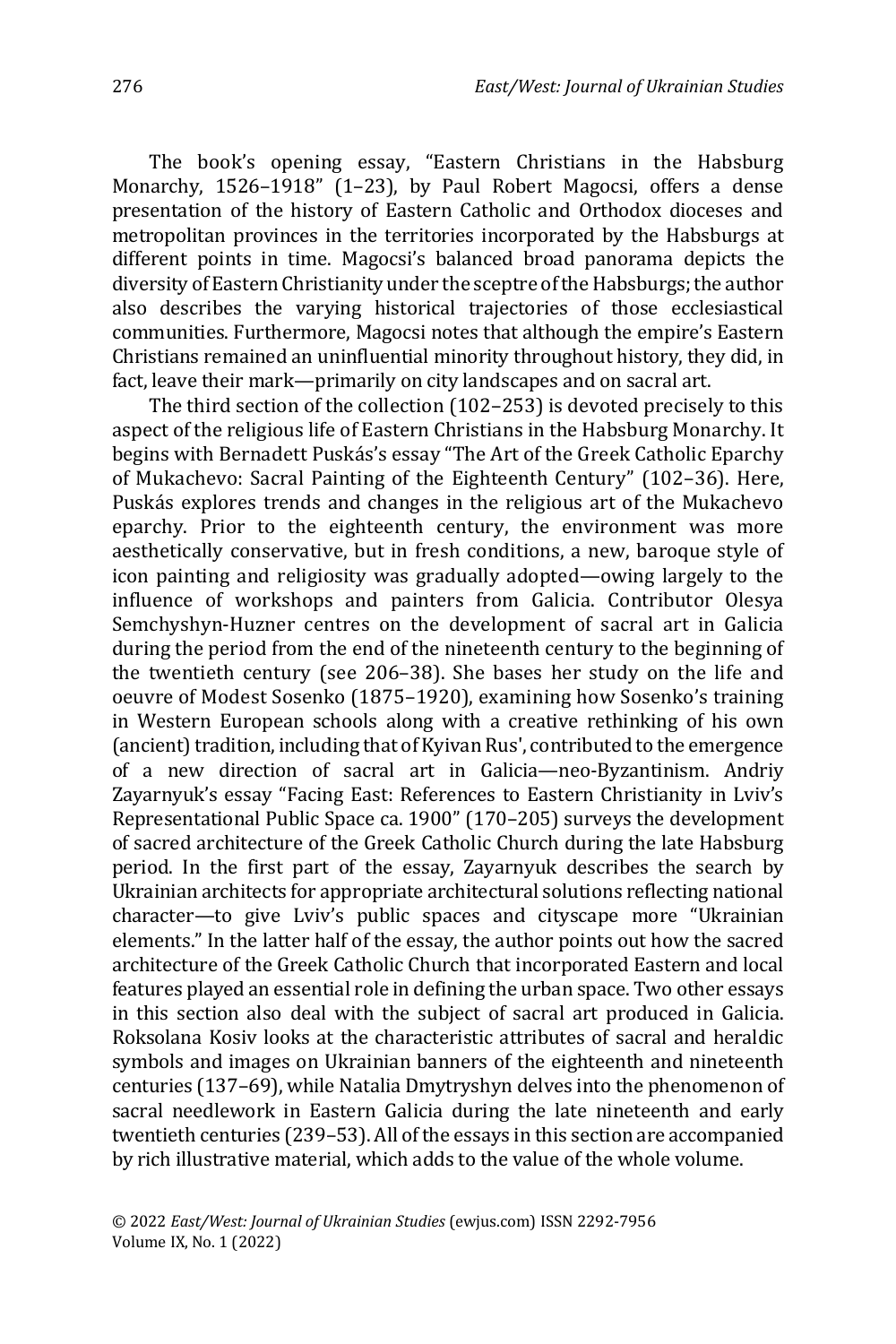The second section of the book ([24–101]; backtracking slightly) has as much scholarly merit as the section on sacral culture. It covers specific areas of the history of the Greek Catholics and the Orthodox in the Habsburg Monarchy that are currently less studied than, for instance, the history of the Galician Greek Catholic metropolitanate or that of the Mukachevo eparchy. The first two essays in this section explore the history of the Romanian Greek Catholics, who in the middle of the eighteenth century went through a process similar to the one that had occurred in the Polish-Lithuanian Commonwealth in the first half of the seventeenth century within the context of the Union of Brest. In the essay "Politics, Religion, and Confessional Identity among the Romanians of Bistrita: A Case Study" (24-43), Sever Cristian Oancea convincingly demonstrates how Uniate hierarchs in northeastern Transylvania found themselves on shaky ground after signing the Union with Rome without the broad consensus of their flock and without explaining the meaning of the Union to the clergy or to ordinary believers. On account of the activity of Serbian Orthodox emissaries—who quickly persuaded many peasants to defend the "'old Greek law'" (33)—Uniate bishops ended up needing the support of the state; later, the Union was able to survive in this region owing to assistance from the government. The Orthodox opposition to the Union spawned a different process—which the Ruthenian community at one point also experienced—known as *Konfessionsbildung* 'confession building.' This trend was accompanied by the emergence of Romanian polemic literature. Ciprian Ghişa closely analyzes the latter topic in his essay "Aspects of Confessional Alterity in Transylvania: The Uniate–Non-Uniate Polemic in the Eighteenth Century" (44–62). The third text in the "historical section," by Marija Petrović (63–83), looks at the Serbian Orthodox community on the southern border of the Austro-Hungarian Empire. Petrović describes the specific ways in which Josephine reforms were incorporated into the life of the Orthodox community (holidays were reduced; education was improved; the management of the metropolitanate and of suffragan dioceses was upgraded; the number of monasteries was diminished; and so on). This topic has not been researched to the same degree as similar processes in the Roman Catholic and Greek Catholic Churches have been.

The last essay in the "historical section," by Brady, entitled "Transnational Conversions: Migrants in America and Greek Catholic Conversion Movements to Eastern Orthodoxy in the Habsburg Empire, 1890–1914" (84–101), examines the impact of transnational ties on the conversion of Eastern Catholics to Orthodoxy both in the United States and in the Old Country. Using the transnational paradigm as a theoretical framework for his analysis, Brady proposes a more nuanced eхplanation for conversions to Orthodoxy among Greek Catholic emigrants from the